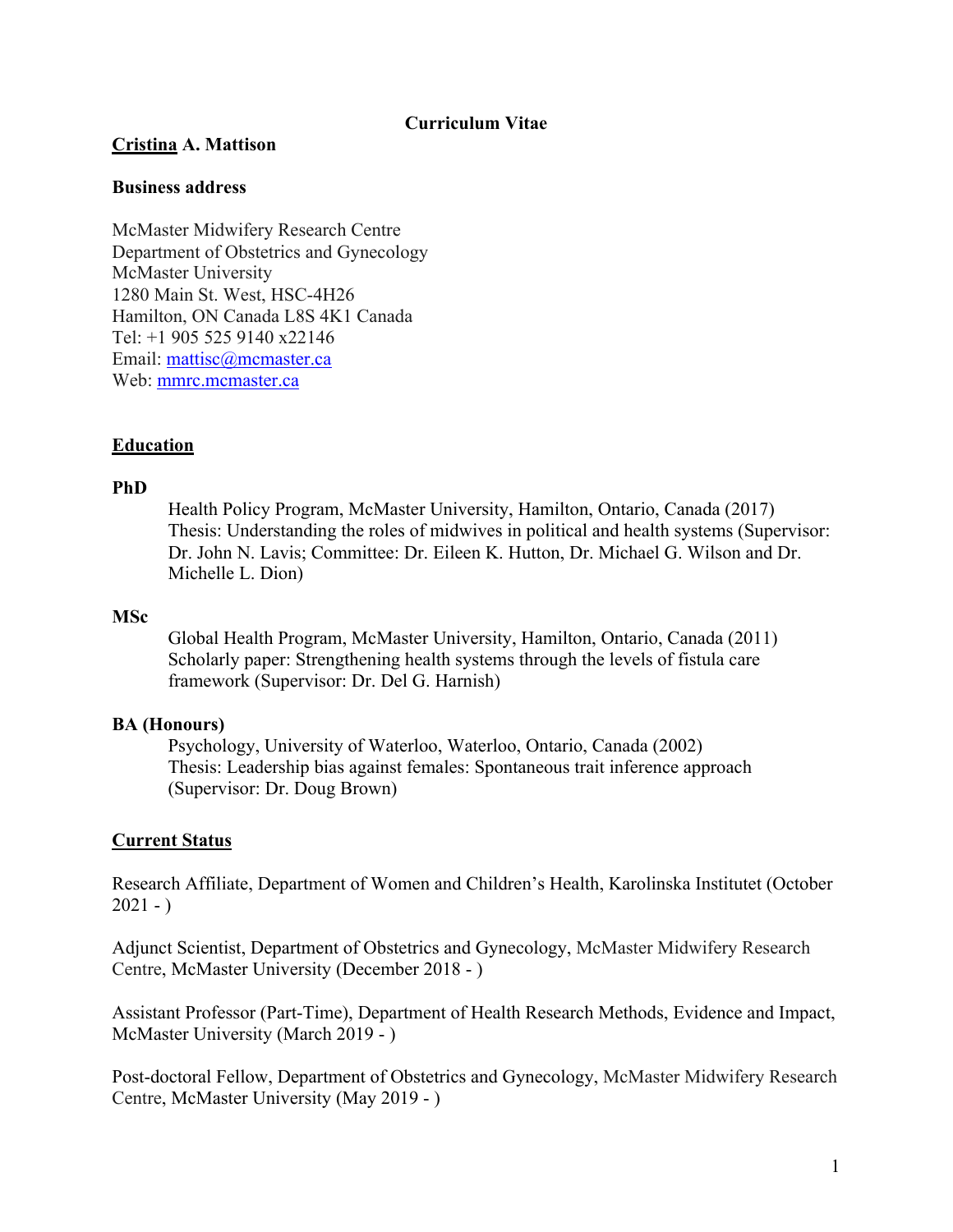# **Professional Organizations**

Academics Without Borders (2019 - ) Canadian Association for Health Services and Policy Research (2015 - ) Canadian Coalition for Global Health Research (2014, 2015, 2019 - )

# **Employment History**

# **Academic**

| 2018-19 | Scientific Lead, Stakeholder Engagement and Systems Analysis,<br>McMaster Health Forum, McMaster University                         |
|---------|-------------------------------------------------------------------------------------------------------------------------------------|
| 2016-18 | Post-doctoral Fellow, Department of Health Research Methods,<br>Evidence, and Impact, McMaster Health Forum, McMaster<br>University |
| 2016    | Teaching Assistant, Health Forum Practicum<br>Bachelor of Health Sciences, McMaster University                                      |
| 2014-15 | Teaching Assistant, Health Systems and Health Policy<br>Bachelor of Health Sciences, McMaster University                            |
| 2013-17 | Research Assistant, McMaster Health Forum's Impact Lab<br>Health Systems Evidence, McMaster University                              |
| 2011-12 | Research Associate, Fistula Care, Monitoring, Evaluation and<br>Research, EngenderHealth                                            |
| 2009-10 | Research Program Coordinator, Community Alliances for Health<br>Research and Knowledge Translation in Pain, McMaster University     |
| 2004-09 | Research Associate, Arthritis Community Research & Evaluation<br>Unit, University Health Network                                    |
| 2007-08 | Research Coordinator, Department of Physical Therapy, University<br>of Toronto                                                      |
| 2004-05 | Research Associate, Department of Clinical Epidemiology &<br>Biostatistics, McMaster University                                     |
| 1999-02 | Research Assistant, Industrial & Organizational Psychology<br>Research Laboratory, University of Waterloo                           |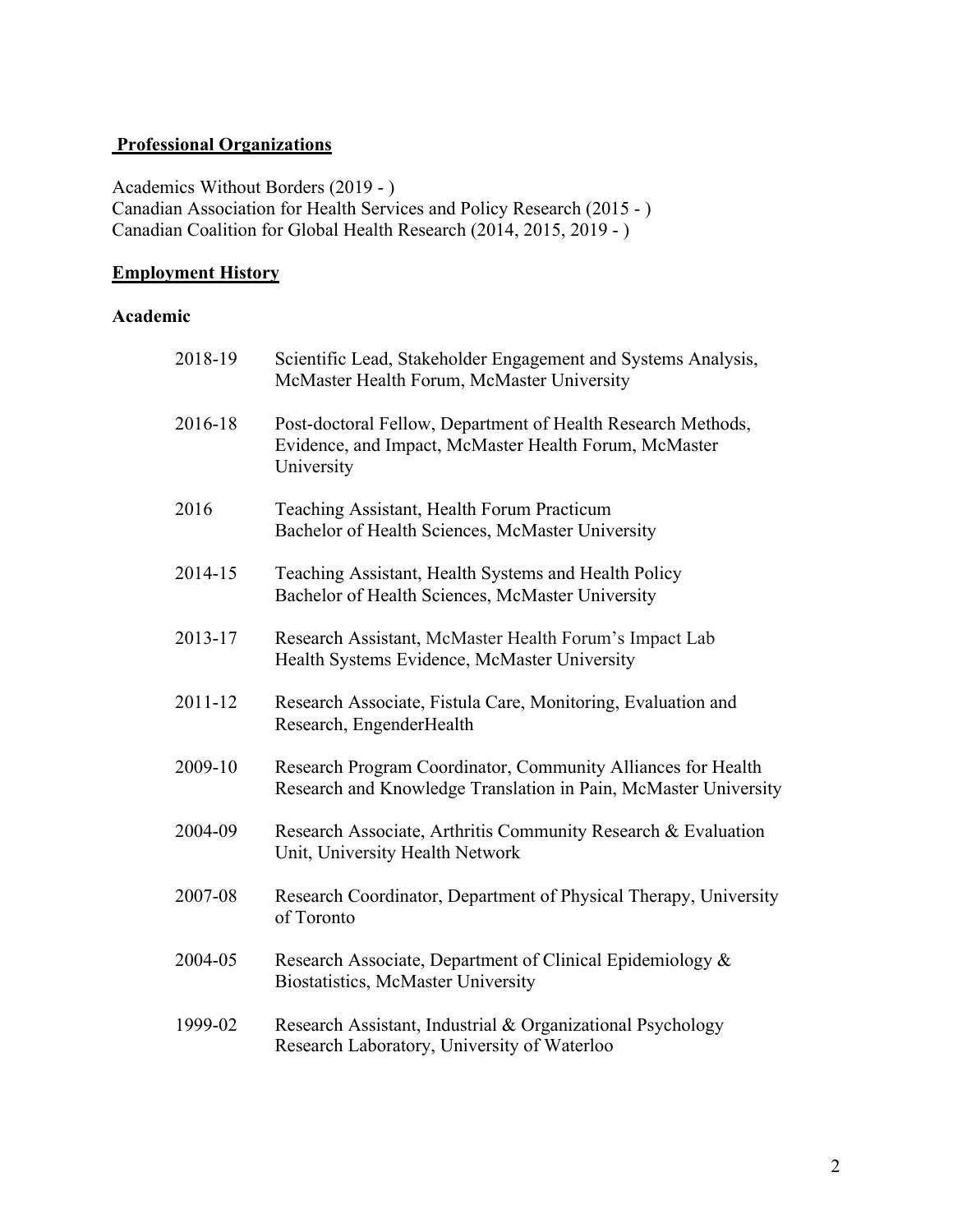# **Scholarly and Professional Activities**

# **Journal referee**

BMJ Global Health (2021) Health Policy and Planning (2021) Health Policy (2020) Health Research Policy and Systems (2020) BMJ Open (2019) Journal of Patient-Reported Outcomes (2019) Birth (2018) Health Reform Observer - Observatoire des Réformes de Santé (2016)

# **External grant reviews**

MicroResearch, grant reviewer (2019 - present) Ontario Midwifery Conference, external peer review of research-based abstracts, Association of Ontario Midwives (Winter 2019, Winter 2020) Midwifery Research Mentored Grants, external peer review, Association of Ontario Midwives (Fall 2018, 2021)

# **Training/certification**

Bystander intervention and social justice in the academic workplace, McMaster University (2019)

Core competency module for sex and gender in primary data collection with human participants, CIHR Institute of Gender and Health (2019)

Basic security in the field/advanced security in the field, United Nations Department of Safety and Security (2019)

Good clinical practice, CITI Program (2019)

Tutorial for researchers conducting retrospective review of health records, Hamilton Integrated Research Ethics Board (2019)

Global health mentee, MentorNet program, Canadian Society for International Health (2014 - 15)

# **Areas of Interest**

Health systems and health policy Sexual and reproductive health and rights Global health Mixed methods research Politics of health systems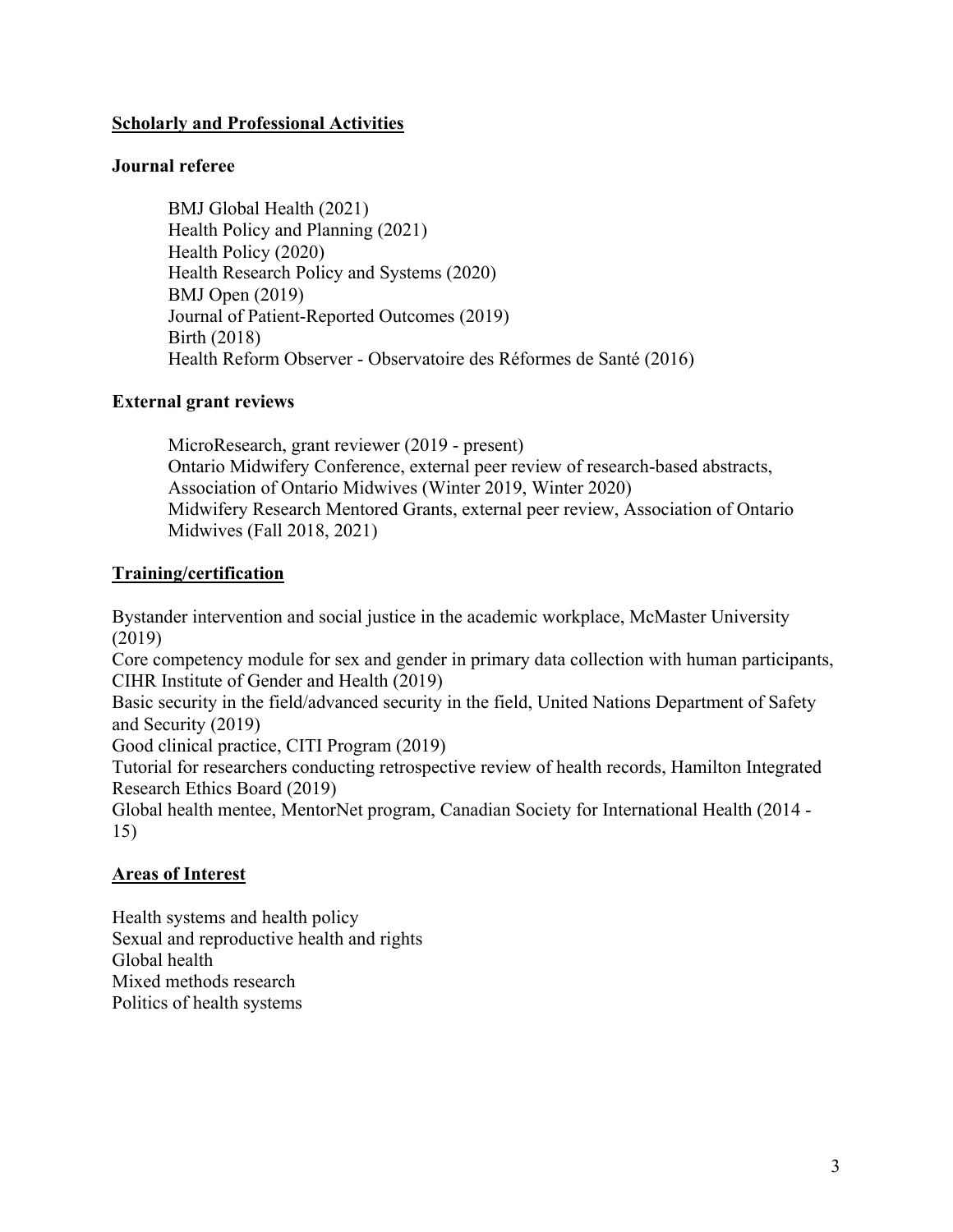# **Honours**

Association of Ontario Midwives Excellence in Midwifery Research Award (2021) Recipient of International Policy Ideas Challenge, Global Affairs Canada and Social Sciences and Humanities Research Council of Canada, Government of Canada (2020) Faculty of Health Sciences Graduate Programs Excellence Award, McMaster University (2017, 2018) Pat Martens memorial student prize for best student abstract, Maternal and Child Health, Canadian Association for Health Services and Policy Research Theme Group (2017) Graduate scholarship, Faculty of Health Sciences Research Plenary, McMaster University (2011, 2014, 2017) Robert Wood Johnson Foundation travel award, Inter-university Consortium for Political and Social Research. Summer program in quantitative methods of social research. Immigration, immigrants and health conditions, health status, and policies: Examining multilevel and multidimensional models and approaches. University of Michigan, Ann Arbor, U.S.A. (2015) Graduate scholarship, Faculty of Health Sciences Research Plenary, McMaster University (2014) Outstanding poster presentation award, Faculty of Health Sciences Research Plenary, McMaster University (2011, 2014)

Honours thesis award, Certificate for Academic Excellence, Canadian Psychological Association (2002)

# **Teaching Roles**

# **Undergraduate**

Professional Competencies, Overview of Research Methodology, (Guest Instructor) Physician Assistant Education Program, McMaster University, Hamilton, Ontario, Canada (10 March 2021).

Inquiry in Perinatal and Reproductive Health 3NN3 (Guest Instructor), Bachelor of Health Sciences (Hons.) Program, McMaster University, Hamilton, Ontario, Canada (25 January 2021).

Professional Competencies, Health Systems and Policy, (Guest Instructor) Physician Assistant Education Program, McMaster University, Hamilton, Ontario, Canada (14 October 2020).

Professional Competencies, Determinants of Health: Understanding Influences on Health and Inequalities, (Guest Instructor) Physician Assistant Education Program, McMaster University, Hamilton, Ontario, Canada (29 September 2020, 29 September 2021).

Midwifery 1F03, Introduction to Research Methods and Critical Appraisal, (Guest Instructor) Midwifery Education Program, McMaster University, Hamilton, Ontario, Canada (4 March 2020, 18 March 2020 and 24 March 2021).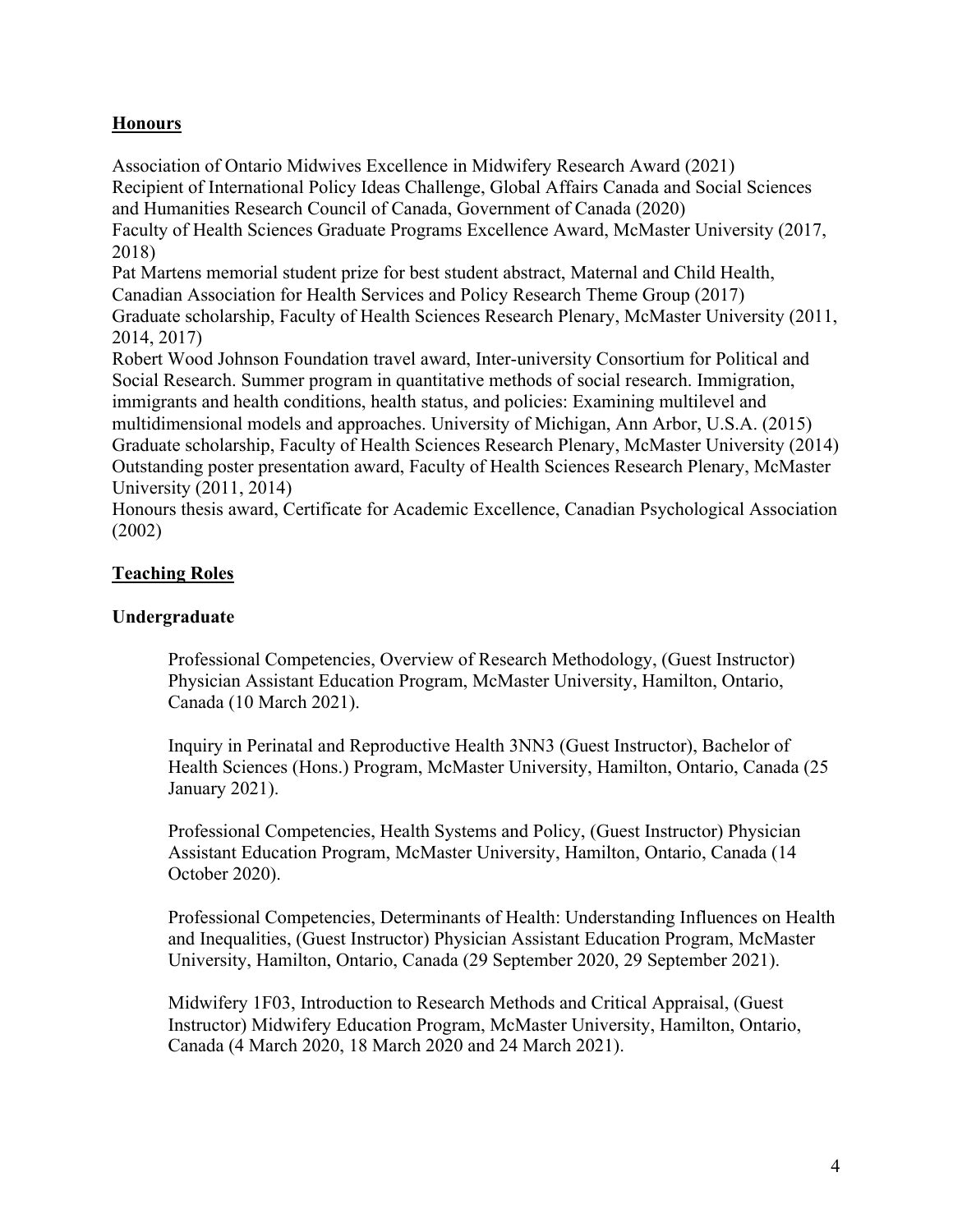GSFS 400 Capstone: Engaging in the Fields of Gender, Sexuality, Feminist, and Social Justice Studies, Making a Research Plan, (Guest Instructor), Bachelor of Arts (Hons. Gender, Sexuality, Feminist, and Social Justice Studies), McGill University, Montreal, Quebec, Canada (24 September 2020).

Health Forum Practicum 4YY3 (Instructor), Bachelor of Health Sciences (Hons.) Program, McMaster University, Hamilton, Ontario, Canada (two sessions Winter 2018 and Fall 2019).

Health Systems and Health Policy 3GG3 (Instructor), Bachelor of Health Sciences (Hons.) Program, McMaster University, Hamilton, Ontario, Canada (10 sessions Winter 2018 and 14 sessions Winter 2019).

#### **Graduate**

Sexual, Reproductive and Perinatal Health ASR25T, Healthcare System Research in Low-, Middle-, and High-Income Countries (Guest Instructor), Health systems and policy approaches to research in Sexual and Reproductive Health and Rights, University of Dalarna, Dalarna, Sweden (1 April 2021).

Health Policy 747, Qualitative and Conceptual Research Methods (Instructor), Health Policy PhD Program, McMaster University, Hamilton, Ontario, Canada (Winter 2021).

Health Policy 711, Doctoral Seminar in Health Policy (Instructor), Health Policy PhD Program, McMaster University, Hamilton, Ontario, Canada (two sessions Fall 2017, one session Fall 2018, five sessions Winter 2018, five sessions Winter 2019, Winter 2020, and Winter 2021).

Family Relations and Applied Nutrition 6221, Evidence-Based Practice and Knowledge Translation, What we're learning about supporting evidence-informed policymaking, (Guest Instructor) Family Relations and Applied Nutrition Program, University of Guelph, Guelph, Ontario, Canada (19 March 2019 and 17 March 2021).

Health Policy 738, Health Policy Analysis (Guest Instructor), "Applying Kingdon and 3i+E Frameworks", Health Policy PhD Program, McMaster University, Hamilton, Ontario, Canada (21 November 2017 and 19 November 2019).

Business C715, Health Care Funding and Resource Allocation, (Guest Instructor), Master of Business Administration Program, DeGroote School of Business, McMaster University, Hamilton, Ontario, Canada (15 March 2016 and 8 February 2017).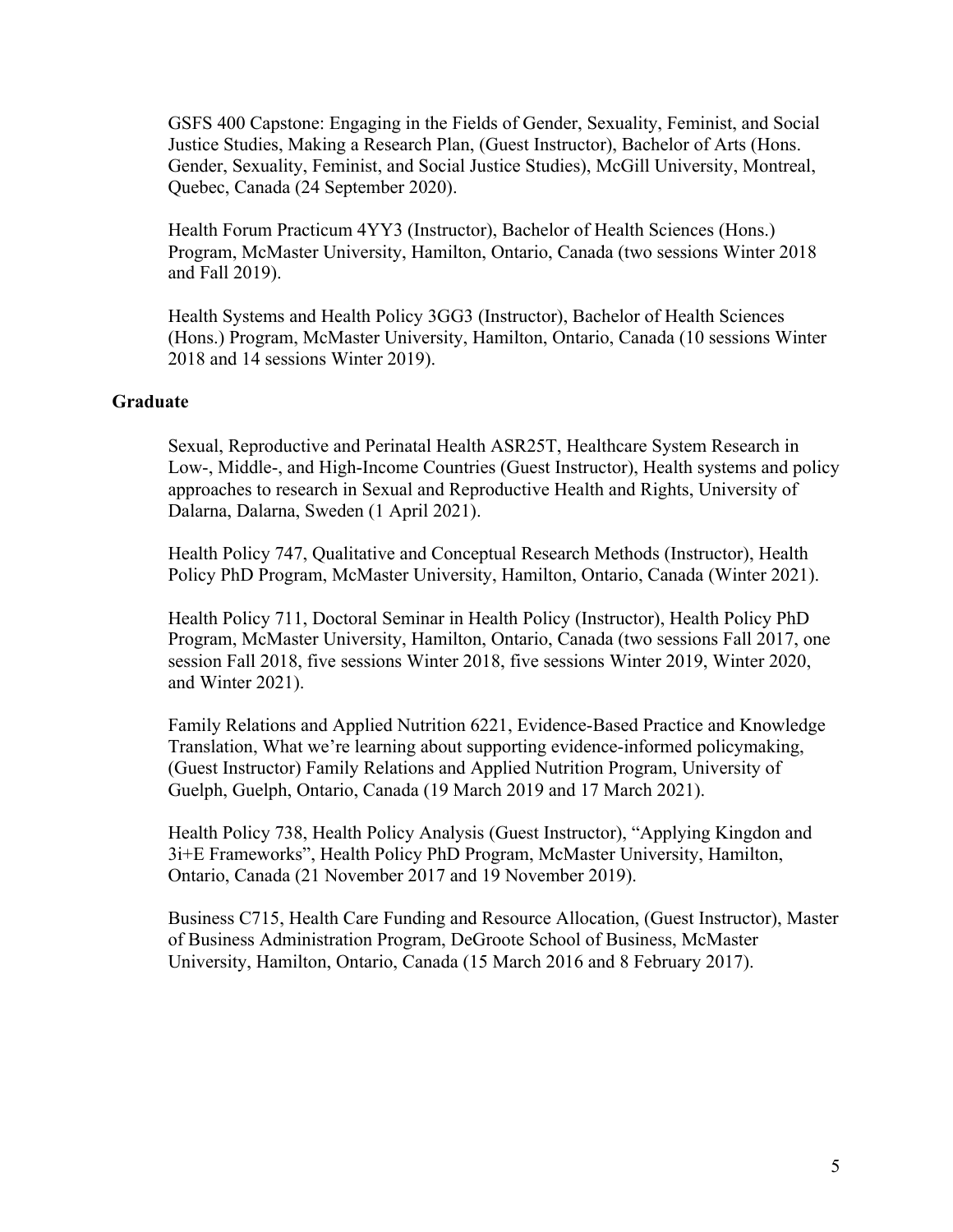### **Leadership Roles**

#### **Workshop Facilitator**

Evidence-informed recommendations for midwifery association strengthening and healthcare skills transfer, Canadian Association of Midwives Global, Montreal, Quebec, Canada (22 September 2020).

Physician Assistant Research Kickstarter Workshop, Physician Assistant Program, McMaster University, Hamilton, Ontario, Canada (1 June 2019).

Health Systems Learning. Finding and using research evidence to inform decision-Making. Winter training workshop. Ministry of Health and Long-Term Care, Toronto, Ontario, Canada (12 March 2019, 18 September 2018, 24 July 2018 and 6 February 2018).

Health Systems Learning. Finding and using research evidence. Queen Elizabeth Scholarship in Strengthening Health Systems, Hamilton, Ontario, Canada (13-15 June 2018).

Health Systems Learning. Setting agendas. Queen Elizabeth Scholarship in Strengthening Health Systems, Hamilton, Ontario, Canada (18-19 June 2018).

Health Systems Learning. Understanding health system building blocks: Care using select treatments. Queen Elizabeth Scholarship in Strengthening Health Systems, Hamilton, Ontario, Canada (26 June 2018).

Health Systems Learning. Understanding health system building blocks: Care for select populations. Queen Elizabeth Scholarship in Strengthening Health Systems, Hamilton, Ontario, Canada (26 June 2018).

Evidence-informed policy workshop: Strengthening health systems in Canada and lowand-middle income countries (co-facilitated with Dr. John N. Lavis), McMaster Health Forum, Hamilton, Ontario, Canada (9 October 2014).

### **Lifetime Research Funding**

#### **Peer-reviewed Grants as Principal Investigator**

1. Mattison CA (NPI), Hackett C (PI), Dion ML. Examination of how education impacts labour market outcomes for Indigenous women in Canada. Indigenous and Northern Affairs Canada and Statistics Canada's Canadian Research Data Centre Network, \$6,000 (2016 - 2017).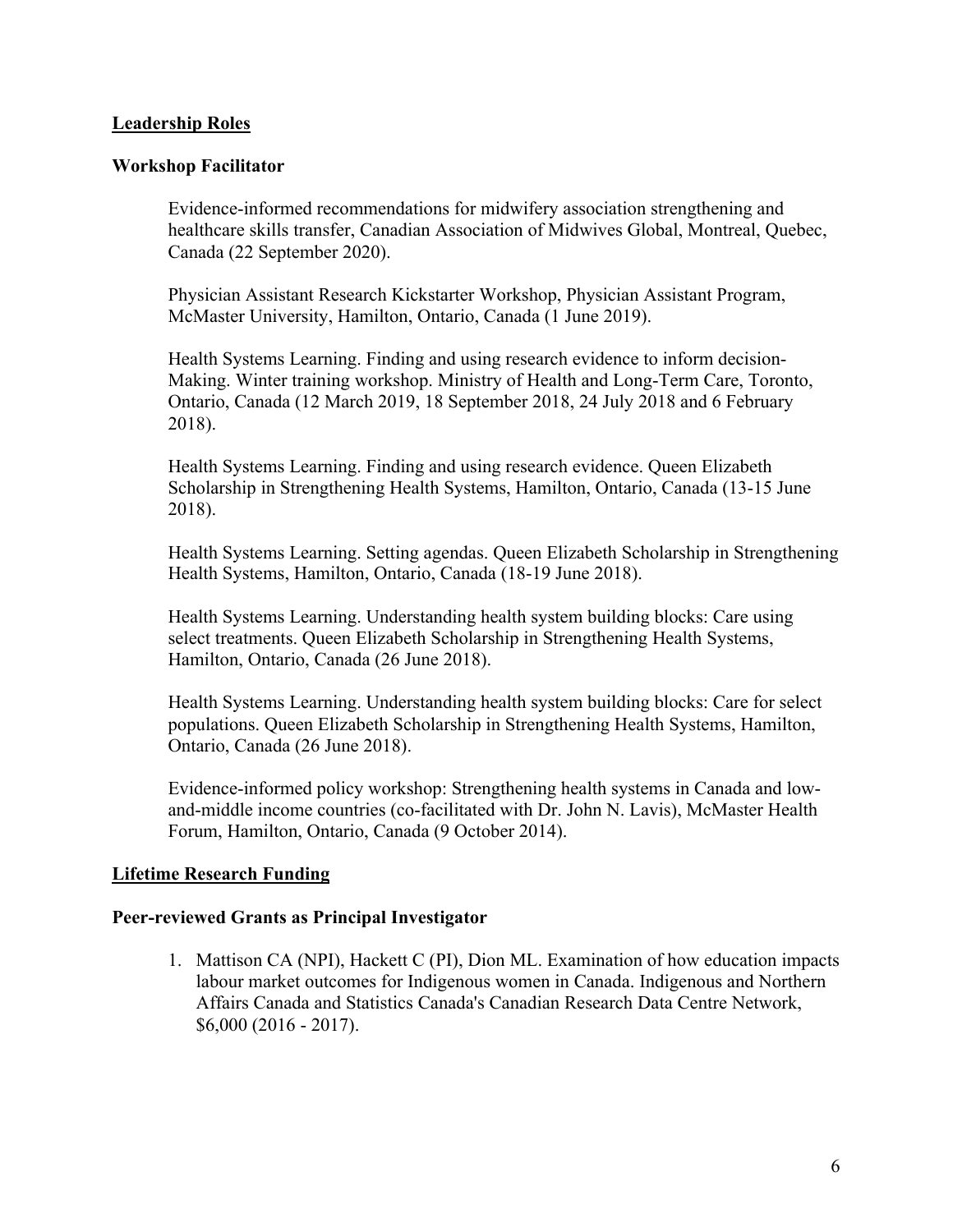- 2. Mattison CA. The integration of midwifery services in Canadian health systems. McMaster Midwifery Research Fund Endowment Post-Doctoral Award, \$146,500 (2019-2021).
- 3. Mattison CA (Intern), Bourret KM (Intern), Darling EK (Internship supervisor). Evaluating skill transfer between Canadian and Global South midwifery associations. Mitacs Accelerate Fellowship, \$75,000 (2019 - 2020).
- 4. Mattison CA (Intern), Bourret KM (Intern), Darling EK, Kaufman K, Murray-Davis B (Internship supervisors). Building sustainable midwifery associations: Application of an evidence-informed framework for midwifery professional association strengthening. Mitacs Accelerate Fellowship, \$120,000 (2021 - 2022).

# **Peer-reviewed Grants as Co-investigator**

- 1. Hackett C (NPI), Mattison CA (PI), Dion ML. Understanding the role of health in labour market outcomes among Indigenous peoples (off-reserve) in Canada. Indigenous and Northern Affairs Canada and Statistics Canada's Canadian Research Data Centre Network, \$6,000 (2016 - 2017).
- 2. Darling EK (PI), Aerts L, Mattison CA, Norman W, Dunn S, Guilbert E. Planning to create partnerships and advance research to understand system-level opportunities to expand midwives' contributions to improve access to sexual and reproductive health care. CIHR Planning and Dissemination Grant, \$20,000 (2019 - 2020).
- 3. Murray-Davis B, Darling EK, Hutton EK, Banfield L, Brunton G, Kaufman K, Mattison CA. Developing a Canadian strategy to identify and prioritize midwifery research capacity and knowledge translation. CIHR Planning and Dissemination Grant, \$20,000 (2019 - 2020).
- 4. Darling EK (PI), Mattison CA (Co-PI), Begun S, Cameron C, Gaudet L, Guindon E, Mbuagbaw L, McGee A, Norman W, Tarride J. Value for money: A mixed methods study to investigate the impact of funding expanded midwifery care models in Canada. CIHR Operating Grant: ECI grants in Maternal, Reproductive, Child & Youth Health, \$210,000 (\$105,000 + \$105,000 matched funds) (2019 - 2022).

# **Lifetime Publications**

### **Peer-reviewed book contributions**

1. Lavis JN, **Mattison CA**. Introduction and overview. In Lavis JN (editor), Ontario's health system: Key insights for engaged citizens, professionals and policymakers. Hamilton: McMaster Health Forum; 2016, p. 15-43.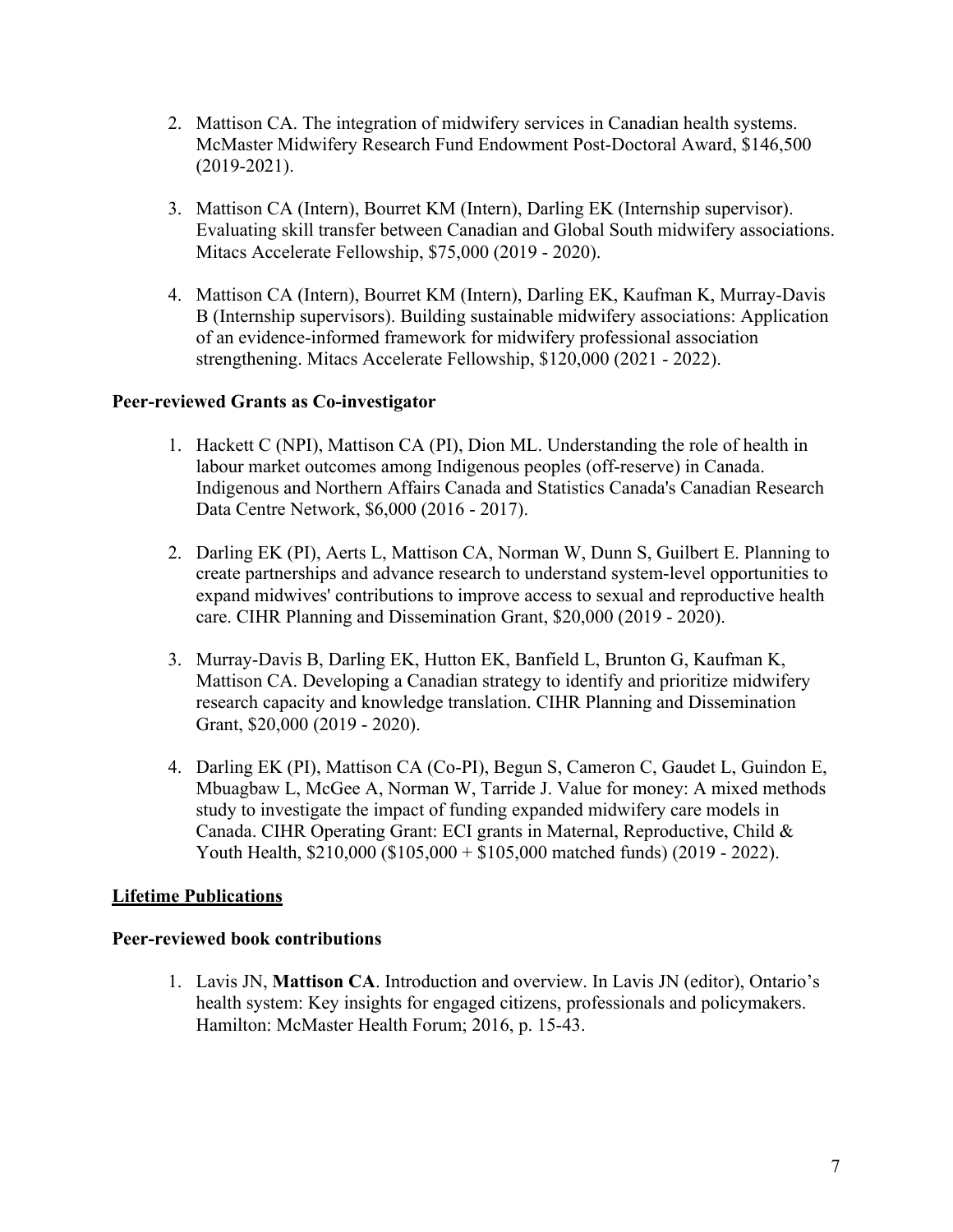- 2. Moat KM, **Mattison CA**, Lavis JN. Financial arrangements. In Lavis JN (editor), Ontario's health system: Key insights for engaged citizens, professionals and policymakers. Hamilton: McMaster Health Forum; 2016, p. 73-122.
- 3. Wilson MG, **Mattison CA**, Lavis JN. Delivery arrangements 1: Infrastructure. In Lavis JN (editor), Ontario's health system: Key insights for engaged citizens, professionals and policymakers. Hamilton: McMaster Health Forum; 2016, p. 123-74.
- 4. **Mattison CA**, Lavis JN. Delivery arrangements 2: Workforce. In Lavis JN (editor), Ontario's health system: Key insights for engaged citizens, professionals and policymakers. Hamilton: McMaster Health Forum; 2016, p. 175-207.
- 5. **Mattison CA**, Lavis JN. Care using select treatments. In Lavis JN (editor), Ontario's health system: Key insights for engaged citizens, professionals and policymakers. Hamilton: McMaster Health Forum; 2016, p. 315-47.
- 6. **Mattison CA**, Doxtater K, Lavis JN. Care for Indigenous peoples. In Lavis JN (editor), Ontario's health system: Key insights for engaged citizens, professionals and policymakers. Hamilton: McMaster Health Forum; 2016, p. 349-73.
- 7. Wilson MG, **Mattison CA**, Lavis JN. Reforms. In Lavis JN (editor), Ontario's health system: Key insights for engaged citizens, professionals and policymakers. Hamilton: McMaster Health Forum; 2016, p. 375-400.
- 8. **Mattison CA**. 2018. Health Policy Analysis in Midwifery. In Murray-Davis B, Hutton EK, Kaufman K, Carty E, Wainman B, editors. Comprehensive Midwifery: An Interactive Approach to the Theory & Evidence of Practice: Professional Roles. Hamilton: The e-Book Foundry @ McMaster University.

# **Peer-reviewed journal articles**

- 1. Gignac MAM, Backman C, Davis AM, Lacaille D, **Mattison CA**, Badley EM. Understanding social role participation: What matters to people with arthritis? Journal of Rheumatology 2008; 35(8), 1655-63. [PMID: 18597401]
- 2. Landry E, Pett C, Fiorentino R, Ruminjo J, **Mattison CA**. Assessing the quality of record keeping for cesarean deliveries: results from a multicenter retrospective record review in five low-income countries. BMC Pregnancy Childbirth. 2014 Apr 12;14(1):139. [PMID: 24726010]
- 3. **Mattison, CA**. Introducing midwifery-led birth centres to Ontario. Health Reform Observer - Observatoire des Réformes de Santé. 2015 Mar 16; 3(1): Article 2. [DOI:dx.doi.org/10.13162/hro-ors.v3i1.559]
- 4. **Mattison CA**, Waddell K, Wang RH, Wilson MG. Citizen and stakeholder perspectives about approaches to enhance equitable access to assistive technologies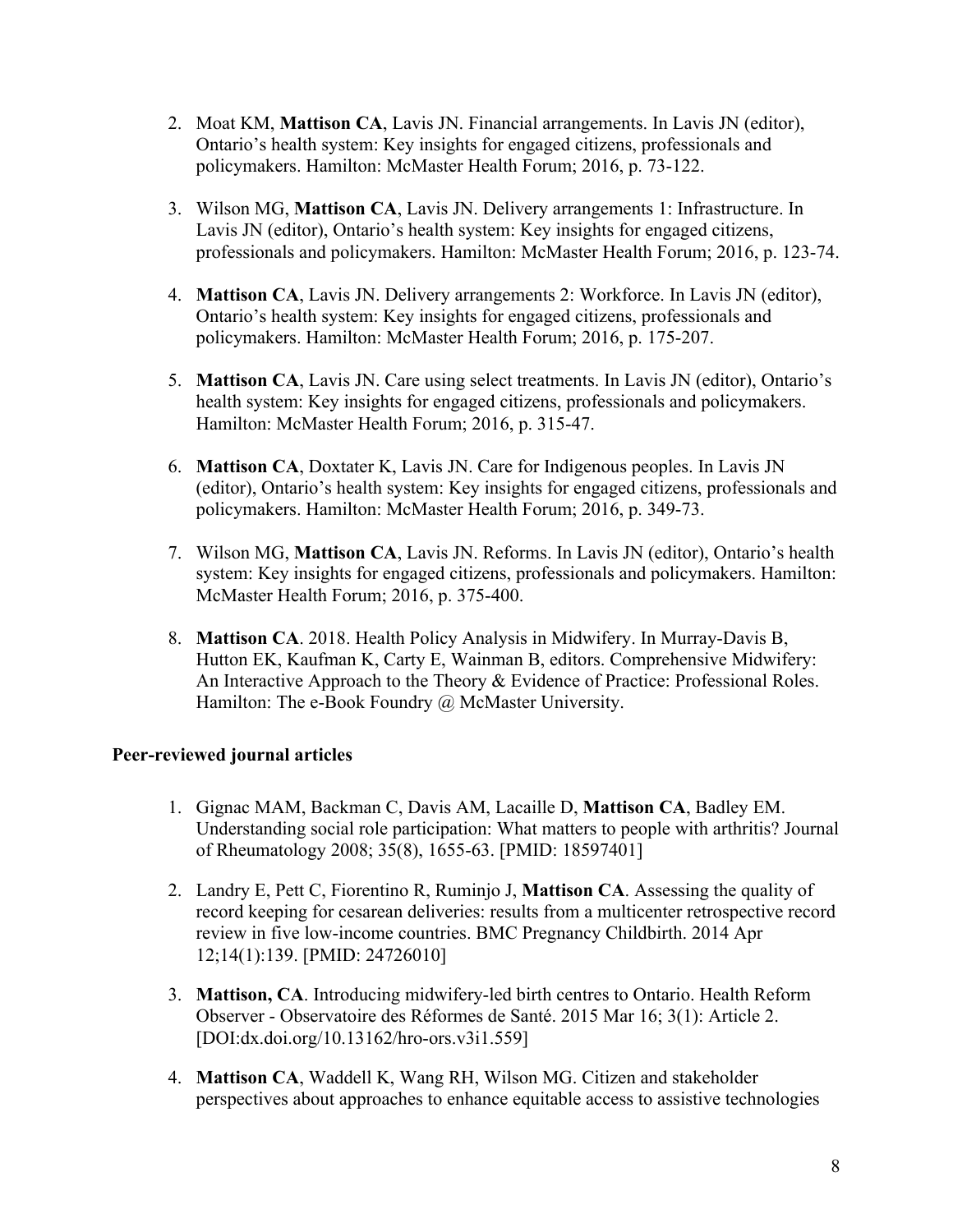for older adults. Studies in Health Technologies and Informatics. 2017;242:48-51. [PMID: 28873775]

- 5. **Mattison CA**, Dion ML, Lavis JN, Hutton EK, Wilson MG. Midwifery and obstetrics: Factors influencing mothers' satisfaction with the birth experience. Birth. 2018;45(3):322–327. [DOI: 10.1111/birt.12352]
- 6. **Mattison CA**, Wilson MG, Wang RH, Waddell K. Enhancing equitable access to assistive technologies in Canada: Insights from citizens and stakeholders. Canadian Journal on Aging. 2020;39(1)69-88. [DOI: 10.1017/S0714980819000187]
- 7. **Mattison CA**, Lavis JN, Hutton EK, Dion ML, Wilson MG. Understanding the conditions that influence the roles of midwives in Ontario, Canada's health system: An embedded single-case study. BMC Health Services Research. 2020;20(1):197. [DOI: 10.1186/s12913-020-5033-x]
- 8. **Mattison CA**, Lavis JN, Wilson MG, Hutton EK, Dion ML. A critical interpretive synthesis of the roles of midwives in health systems. Health Research Policy and Systems. 2020;19(77). [DOI: 10.1186/s12961-020-00590-0]
- 9. **Mattison CA**, Bourret KM, Hébert E, Leshabari S, Kabeya A, Achiga P, Robinson J, Darling EK. Health systems factors impacting the integration of midwifery: An evidence-informed framework on strengthening midwifery associations. BMJ Global Health. 2021;6(6):e004850. [DOI: 10.1136/bmjgh-2020-004850]
- 10. Wilson MG, **Mattison CA**, Waddell K, Bacon J, Becker M, Bibeau C, Lavis JN, Rosenses R, Kendall CE. **E**nhancing the delivery of comprehensive care for people living with HIV in Canada: Insights from citizens and stakeholders. Under review.
- 11. Darling EK, Easterbrook R, Grenier LN, Malott A, Murray-Davis B, **Mattison CA**. Lessons learned from the implementation of Canada's first alongside midwifery unit: An explanatory case study. Midwifery. 2021. [DOI: 10.1016/j.midw.2021.103146]
- 12. Murray-Davis B, Grenier LN, **Mattison CA**, Malott A, Cameron C, Hutton EK, Darling EK. Promoting safety and role clarity among health professionals on Canada's First Alongside Midwifery Unit (AMU): A mixed methods evaluation. Under review.
- 13. Mugisha Taremwa I, Ashaba S, Kyarisiima R, Ayebazibwe C, Ninsiima R, **Mattison CA**. Treatment-seeking and uptake of malaria prevention strategies among pregnant women and caregivers of children under-five years during COVID-19 pandemic in Birere Sub-County, Isingiro district: A Qualitative Study. Under review.
- 14. **Mattison CA**, Bourret K, Dion ML. Leveling up evidence syntheses: Filling conceptual gaps through network analyses. Under review.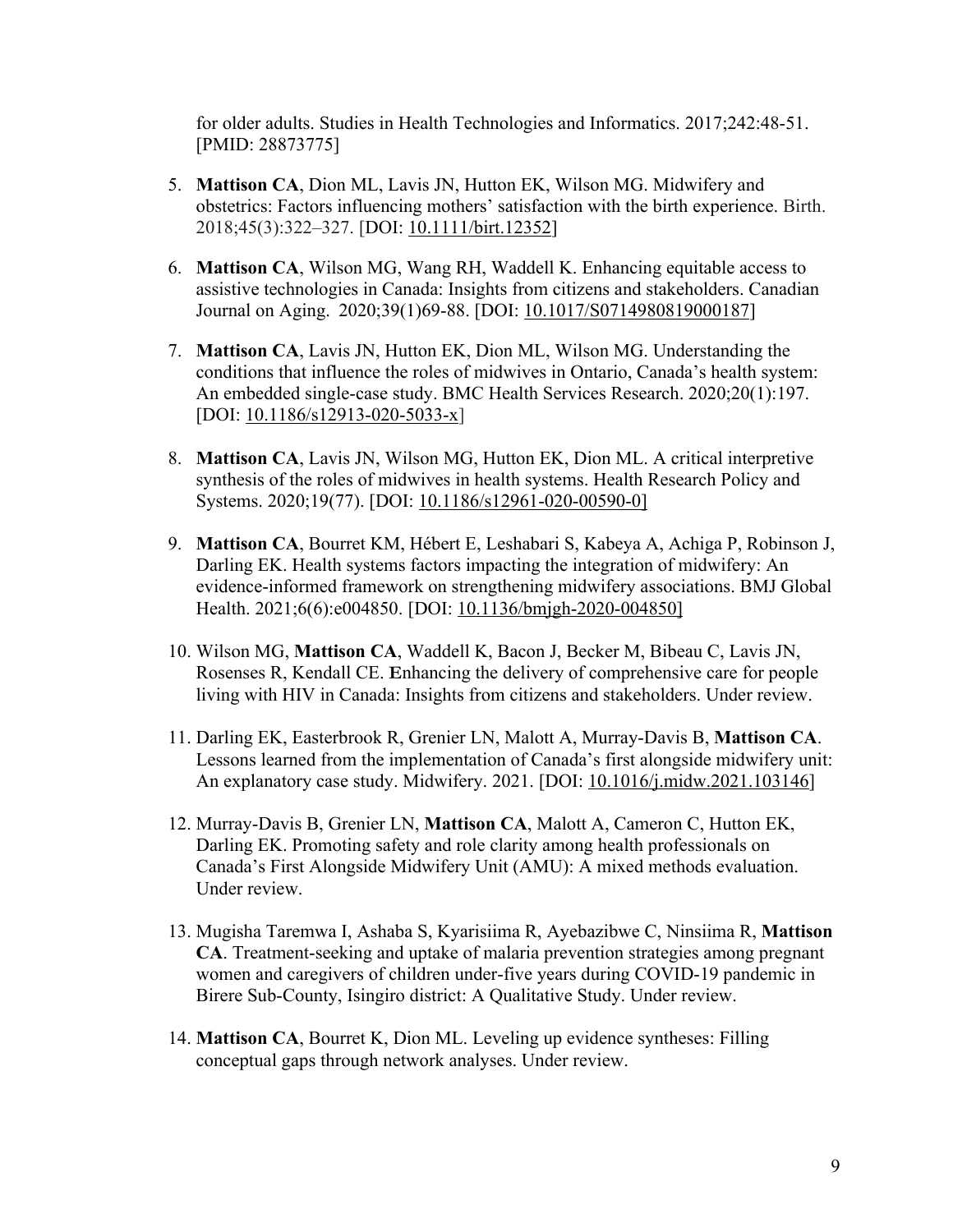15. **Mattison CA**, Bourret KM. Investing in midwifery associations to strengthen midwifery services to improve sexual and reproductive health and rights: A policy brief for grounding the Feminist International Assistance Policy in evidence. Under review.

# **Unpublished reports**

- 1. **Mattison CA**, Fiorentino R. 2011. Strengthening health systems through the levels of fistula care framework—A literature review. New York: EngenderHealth, Fistula Care, United States Agency for International Development. Available at: http://pdf.usaid.gov/pdf\_docs/pa00jf4c.pdf
- 2. **Mattison CA**, Fiorentino R. Fistula Care. 2012. Retrospective record review of indications for cesarean deliveries at Dosso Regional Hospital, Niger*.* Study Report. New York: EngenderHealth, Fistula Care, United States Agency for International Development.
- 3. **Mattison CA**, Fiorentino R. Fistula Care. 2012. Retrospective record review of indications for cesarean deliveries at Tahoua Regional Hospital, Niger*.* Study Report. New York: EngenderHealth, Fistula Care, United States Agency for International Development.
- 4. **Mattison CA**, Fiorentino R. Fistula Care. 2012. Retrospective record review of indications for cesarean deliveries at Maradi Regional Hospital, Niger*.* Study Report. New York: EngenderHealth, Fistula Care, United States Agency for International Development.
- 5. **Mattison CA**, Fiorentino R. Fistula Care. 2012. Retrospective record review of indications for cesarean deliveries at Kissidougou Prefectural Hospital, Guinea*.* Study Report. New York: EngenderHealth, Fistula Care, United States Agency for International Development.
- 6. **Mattison CA**, Fiorentino R. Fistula Care. 2012. Retrospective record review of indications for cesarean deliveries at Kindia Regional Hospital, Guinea*.* Study Report. New York: EngenderHealth, Fistula Care, United States Agency for International Development.
- 7. **Mattison CA**. 2015. Introducing midwifery-led birth centres to Ontario. Health Systems in Transition (HiT) profile of Canada. Chapter 5, section 5.1. European Observatory on Health Systems and Policies.
- 8. Landry E, Pett C, Fiorentino R, Ruminjo J, **Mattison CA**. 2016. Evaluating the feasibility of a cesarean indication classification system from a retrospective record review in five countries. New York: EngenderHealth, Fistula Care Plus.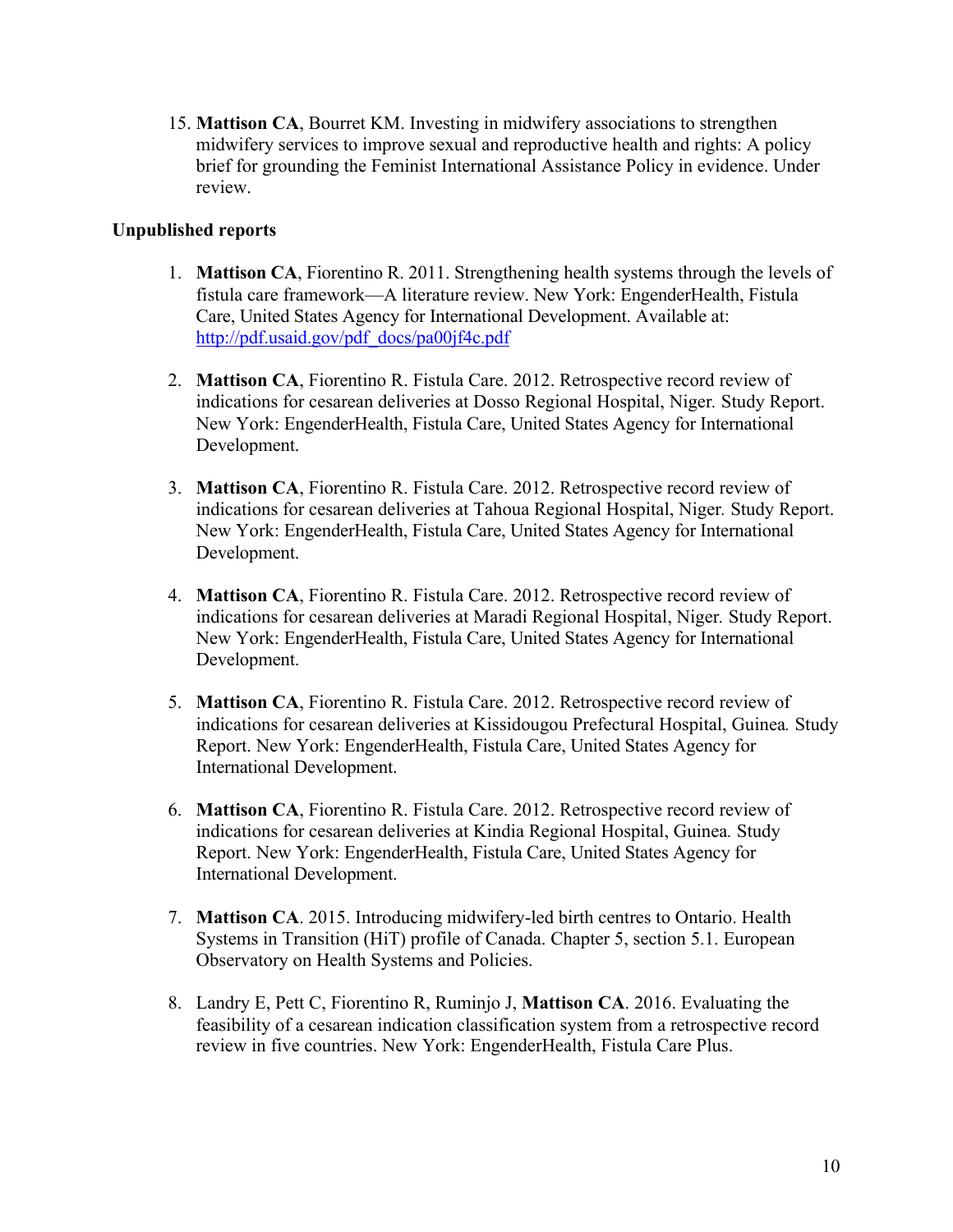- 9. **Mattison CA**, Waddell K, Wang RH, Wilson MG. Citizen Brief: Enhancing equitable access to assistive technologies for older adults in Canada. Hamilton: McMaster Health Forum, 7 April 2017.
- 10. **Mattison CA**, Waddell K, Wilson MG. Panel summary: Enhancing equitable access to assistive technologies in Canada. Hamilton: McMaster Health Forum, 5 May 2017.
- 11. **Mattison CA**, Wilson MG, Wang RH, Waddell K. Evidence Brief: Enhancing equitable access to assistive technologies for older adults in Canada. Hamilton: McMaster Health Forum, 8 June 2017.
- 12. Waddell K, Wilson MG, **Mattison CA**. Dialogue summary: Enhancing equitable access to assistive technologies in Canada. Hamilton: McMaster Health Forum, 8 June 2017.
- 13. **Mattison CA**, Wilson MG. Rapid Synthesis: Examining the effects of value-based physician payment models. Hamilton: McMaster Health Forum, 10 October 2017.
- 14. Waddell K, Gauvin FP, **Mattison CA**. Rapid synthesis: Fostering K-12 students' global competencies. Hamilton: McMaster Health Forum | Forum+, 17 November 2017.
- 15. **Mattison CA**, Gauvin FP, Waddell K. Rapid synthesis: Supporting professional learning approaches to foster global competencies in K-12 education. Hamilton: McMaster Health Forum | Forum+, 17 November 2017.
- 16. **Mattison CA**, Gauvin FP, Wilson MG. Rapid synthesis: Examining the public provision and funding of PET-CT imaging for non-cancer indications. Hamilton: McMaster Health Forum, 15 February 2018.
- 17. **Mattison CA**, Moat KA, Waddell K, Lavis JN. Citizen brief: Optimizing patient and family transitions from cancer treatment to primary- and community-care supports in Canada. Hamilton: McMaster Health Forum, 2 March 2018.
- 18. **Mattison CA**, Moat KA, Waddell K, Lavis JN. Evidence brief: Optimizing patient and family transitions from cancer treatment to primary- and community-care supports in Canada. Hamilton: McMaster Health Forum, 27 March 2018.
- 19. **Mattison CA**, Gauvin FP, Wilson MG. Panels summary: Optimizing patient and family transitions from cancer treatment to primary- and community-care supports in Canada. Hamilton: McMaster Health Forum, 2 March 2018.
- 20. **Mattison CA**, Wilson MG. Dialogue Summary: Optimizing patient and family transitions from cancer treatment to primary- and community-care supports in Canada. Hamilton: McMaster Health Forum, 27 March 2018.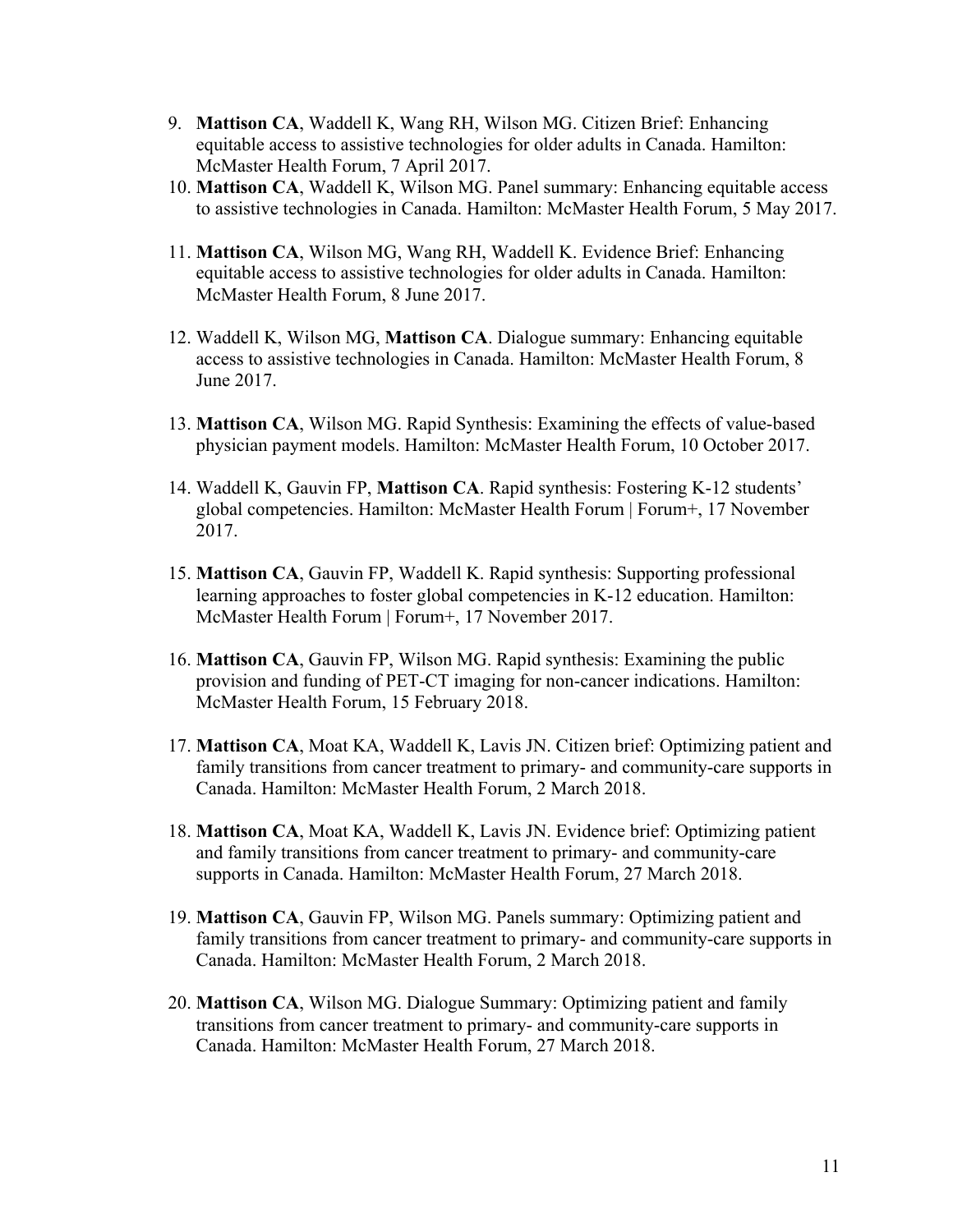- 21. Waddell K, Wilson MG, Panchal P, **Mattison CA**. Rapid synthesis: Identifying effective and cost-effective population-level approaches to promote healthy eating. Hamilton: McMaster Health Forum, 29 March 2018.
- 22. **Mattison CA**, Wilson MG, Gauvin FP. Rapid synthesis: Identifying tax benefits or incentives to reduce poverty among older adults. Hamilton: McMaster Health Forum | Forum+, 30 March 2018.
- 23. Wilson MG, **Mattison CA**, Waddell K. Rapid synthesis: Identifying approaches to measure, monitor and evaluate dementia strategies. Hamilton: McMaster Health Forum, 6 April 2018.
- 24. **Mattison CA**, Wilson MG. Rapid synthesis: Engaging nurse practitioners in the health workforce. Hamilton, Canada: McMaster Health Forum, September 2018.
- 25. **Mattison CA**, Moat KA, Scallan EM, Lavis JN, Gauvin FP. Citizen brief: Reducing emergency department usage in people with inflammatory bowel disease in provincial health systems in Canada. Hamilton, Canada: McMaster Health Forum, 14 September 2018.
- 26. Sharma K, Belesiotis P, **Mattison CA**, Wilson MG. Rapid synthesis: Examining the impact of harm-reduction based educational interventions for families affected by opioid addiction. Hamilton, Canada: McMaster Health Forum, 31 October 2018.
- 27. **Mattison CA**, Moat KA, Scallan EM, Lavis JN. Evidence brief: Reducing emergency department usage in people with inflammatory bowel disease in provincial health systems in Canada. Hamilton, Canada: McMaster Health Forum, 22 November 2018.
- 28. Lavis JN, Gauvin FP, **Mattison CA**, Moat KA, Waddell K, Wilson MG, Reid RJ. Rapid synthesis: Creating rapid-learning health systems in Canada. Hamilton, Canada: McMaster Health Forum, 10 December 2018.
- 29. **Mattison CA**. Appendix B4: Saskatchewan. In Rapid synthesis: Creating rapidlearning health systems in Canada. Hamilton, Canada: McMaster Health Forum, 10 December 2018.
- 30. **Mattison CA**. Appendix B5: Manitoba. In Rapid synthesis: Creating rapid-learning health systems in Canada. Hamilton, Canada: McMaster Health Forum, 10 December 2018.
- 31. Lavis JN, Gauvin FP, **Mattison CA**, Moat KA, Waddell K, Wilson MG, Reid RJ. Appendix C1: Health system as a whole: Creating rapid-learning health systems in Canada. Hamilton, Canada: McMaster Health Forum, 10 December 2018.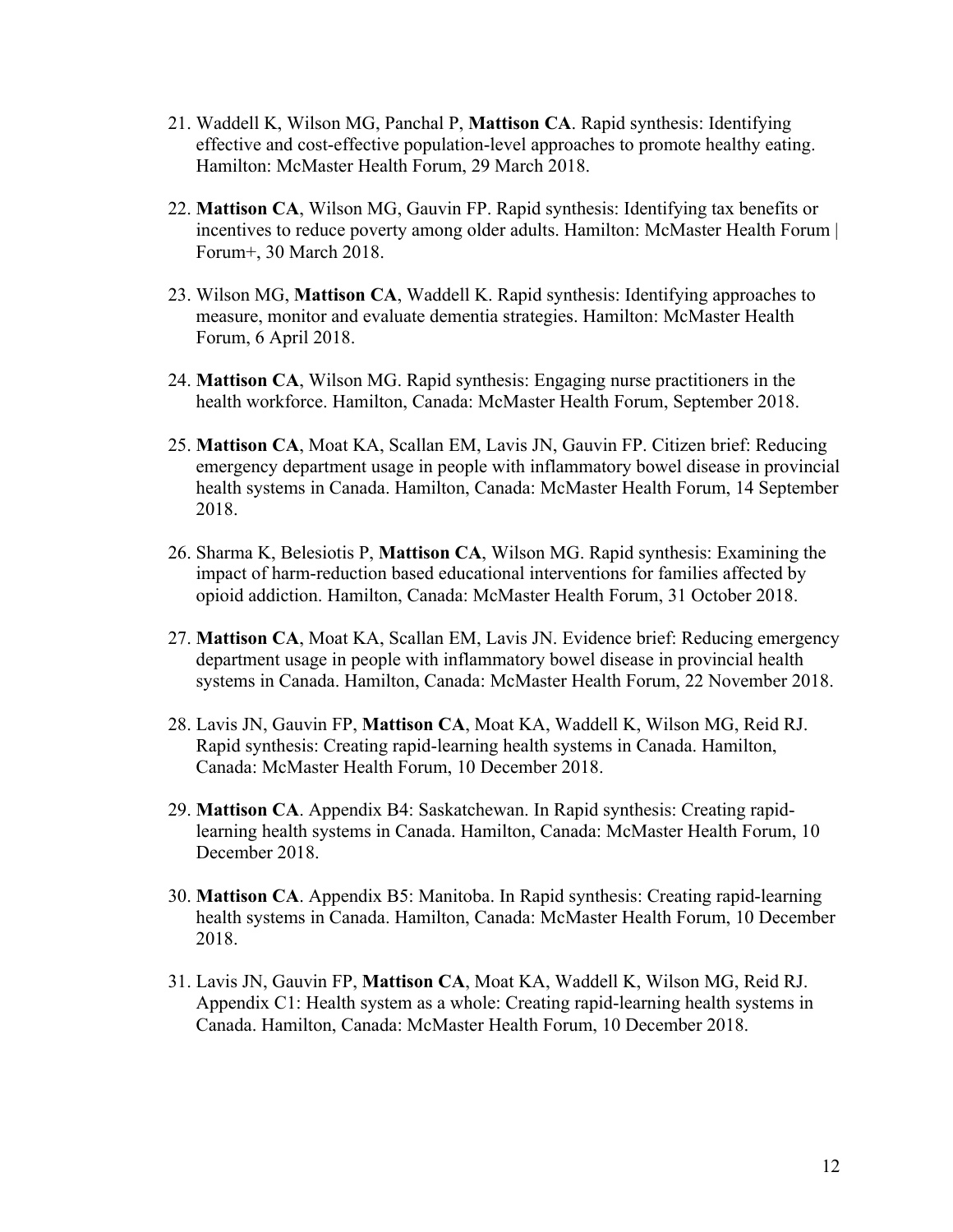- 32. Lavis JN, Gauvin FP, **Mattison CA**, Moat KA, Waddell K, Wilson MG, Reid RJ. Appendix C2: Primary-care sector: Creating rapid-learning health systems in Canada. Hamilton, Canada: McMaster Health Forum, 10 December 2018.
- 33. Lavis JN, Gauvin FP, **Mattison CA**, Moat KA, Waddell K, Wilson MG, Reid RJ. Appendix C3: Elderly population: Creating rapid-learning health systems in Canada. Hamilton, Canada: McMaster Health Forum, 10 December 2018.
- 34. **Mattison CA**, Waddell K, Belal AA, Scallan EM, Wilson MG. Rapid synthesis: Enhancing health promotion and disease prevention in networked primary care. Hamilton: McMaster Health Forum, 21 December 2018.
- 35. **Mattison CA**, Belesiotis P, Wilson MG. Rapid synthesis: Determining the features of managed alcohol programs. Hamilton: McMaster Health Forum, 11 February 2019.
- 36. **Mattison CA**, Wilson MG. Rapid synthesis: Economic analyses of policies to reduce cervical cancer. Hamilton: McMaster Health Forum, 15 February 2019.
- 37. **Mattison CA**, Wilson MG. Rapid synthesis: Enhancing the efficiency and effectiveness of non-urgent transportation models. Hamilton: McMaster Health Forum, 29 March 2019.
- 38. Wilson MG, **Mattison CA**, Gao C, Kendall CE, Lavis JN. Citizen brief: Enhancing the delivery of comprehensive care for people living with HIV in Canada. Hamilton, Canada: McMaster Health Forum, 5 April 2019.
- 39. Wilson MG, **Mattison CA**. Panels summary: Enhancing the delivery of comprehensive care for people living with HIV in Canada. Hamilton, Canada: McMaster Health Forum, 12 April 2019.
- 40. Wilson MG, **Mattison CA**, Gao C, Scallan EM, Lavis JN. Evidence brief: Enhancing the delivery of comprehensive care for people living with HIV in Canada. Hamilton, Canada: McMaster Health Forum, 14 May 2019.
- 41. **Mattison CA**, Easterbrook R, Grenier LN, Darling EK. Evidence Synthesis: Examining expanded roles for midwives in sexual and reproductive healthcare in Canada. Hamilton: McMaster Midwifery Research Centre, 3 April 2020.
- 42. **Mattison CA**, Bourret KM. Policy brief: Investing in midwifery associations to strengthen midwifery services to improve sexual and reproductive health and rights: A policy brief for grounding the Feminist International Assistance Policy in evidence. Hamilton: McMaster Midwifery Research Centre, 27 November 2020.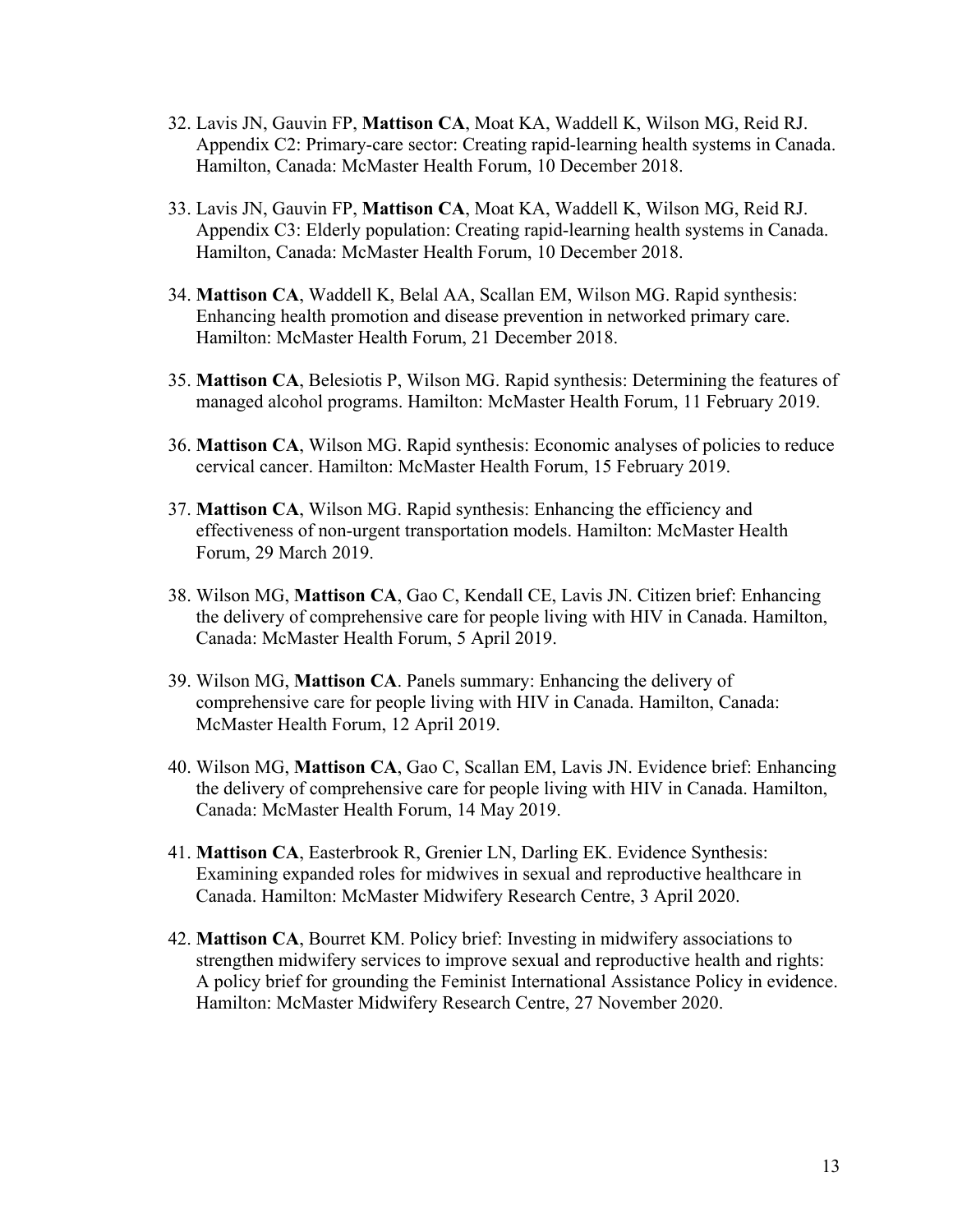## **Presentations**

### **Invited**

- 1. Mattison CA. Midwifery and obstetrics: Factors influencing mothers' satisfaction with the birth experience. Midwifery Research Symposium, McMaster University, Hamilton, Ontario, Canada, 5 April 2017.
- 2. Mattison CA, Hackett C. The factors that influence labour market outcomes for Indigenous women living in Canada. Canadian Research Data Centre Network – Indigenous and Northern Affairs Canada Policy Workshop on Indigenous Issues, Ottawa, Ontario, Canada, 26 May 2017.
- 3. Hackett C, Mattison CA. Health, mental health, and labour market outcomes of Indigenous peoples living in Canada. Canadian Research Data Centre Network – Indigenous and Northern Affairs Canada Policy Workshop on Indigenous Issues, Ottawa, Ontario, Canada, 26 May 2017.
- 4. Mattison CA. Health related career trajectories session. Health Forum Practicum 4YY3, Bachelor of Health Sciences, McMaster University, McMaster University, Hamilton, Ontario, Canada, 29 March 2018.
- 5. Mattison CA, Wilson MG. Effects of Value-based Physician Payment Models: Findings from a Rapid Synthesis. Council for Innovation Procurement in Health Care, The Conference Board of Canada, Ottawa, Ontario, Canada, 7 November 2018.
- 6. Mattison CA. Health related career trajectories session. Health Forum Practicum 4YY3, Bachelor of Health Sciences, McMaster University, McMaster University, Hamilton, Ontario, Canada, 4 April 2019.
- 7. Mattison CA. How research informs policies related to midwifery. McMaster Midwifery Research Centre Research Seminar Series. McMaster University, Hamilton, Ontario, Canada, 23 July 2019.
- 8. Mattison CA. Midwifery and obstetrics: Factors influencing mothers' satisfaction with the birth experience. Rounds, Markham Stouffville Hospital, Markham, Ontario, Canada, 15 October 2019.
- 9. Mattison CA, Bourret KM. Developing the evidence for midwifery association capacity building. Presentation to the Canadian Association of Midwives' Board of Directors, Montreal, Quebec, Canada, 5 June 2020.
- 10. Mattison CA. Strengthening midwifery professional associations. Midwifery Research Symposium, McMaster University, Hamilton, Ontario, Canada, 28 October 2020.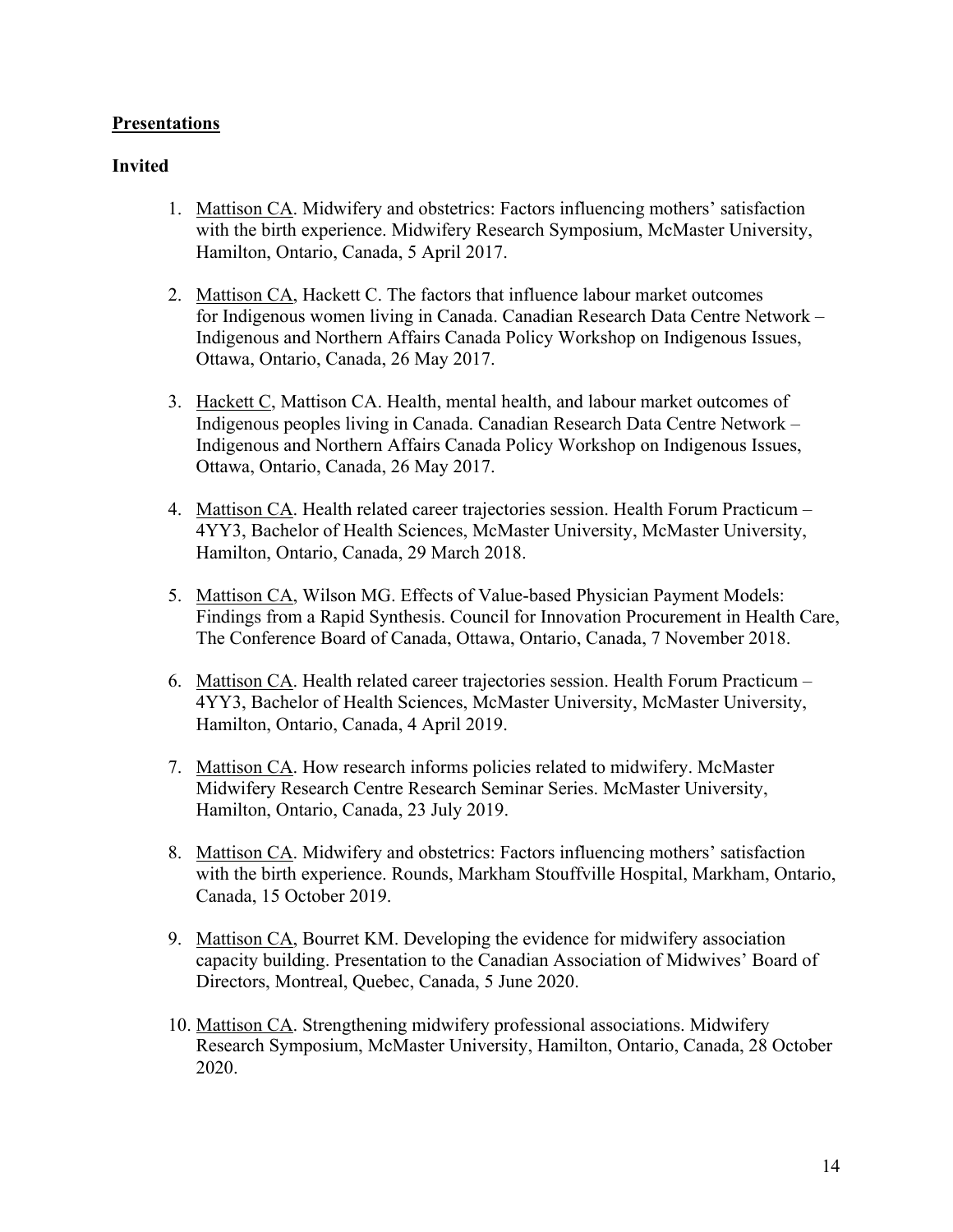11. Mattison CA, Bourret KM. Investing in midwifery associations to strengthen midwifery services to improve sexual and reproductive health and rights: A policy brief for grounding the Feminist International Assistance Policy in evidence. International Policy Ideas Challenge funded by Global Affairs Canada and Social Sciences and Humanities Research Council of Canada, Government of Canada, Ottawa, Ontario, Canada, 23 February 2020.

### **Peer-reviewed conference oral presentations**

- 1. Backman C, Gignac M, Badley E, Davis A, Koehn C, Lacaille D, Mattison CA, Montie P. Participation: A conceptual framework to guide research. Canadian Association of Occupational Therapists Annual Conference, Montreal, Canada, 1-3 June 2006.
- 2. Hunter J, Jeji T, Mattison CA, Shantharam Y, Uleryk E, Henry JL. Identifying research priorities that will advance policy and practice for people living with neuropathic pain after spinal cord injury. Canadian Pain Society Annual Conference, Niagara Falls, ON, Canada, 13-16 April 2011.
- 3. Landry E, Fiorentino R, Ruminjo J, McKay M, Mattison CA. Retrospective record review of cesarean deliveries at 9 hospitals in Bangladesh, Guinea, Mali, Niger, and Uganda. Oral presentation at the 2011 American Public Health Association 139<sup>th</sup> Annual Meeting, Washington, DC, USA, 29 October – 2 November 2011.
- 4. Hunter J, Jeji T, Mattison CA, Shantharam Y, Uleryk E, Henry JL. Identifying research priorities that will advance policy and practice for people living with neuropathic pain after spinal cord injury. Canadian Pain Society Conference, Whistler, BC, Canada, 23-26 May 2012.
- 5. Hunter J, Jeji T, Mattison CA, Shantharam Y, Uleryk E, Henry JL. Scoping the field of research and management of neuropathic pain after spinal cord injury. Interdependence 2012, Global Spinal Cord Injury Conference, Vancouver, BC, Canada, 23-26 May 2012.
- 6. Jeji T, Mattison CA, Shantharam Y, Uleryk E, Henry JL. A scoping study to determine the current state of knowledge for neuropathic pain and spinal cord injury. 4th National Spinal Cord Injury Conference, Niagara, ON, Canada, 29-30 October 2012.
- 7. Moussa F, Moussa M, Arzika A, Mattison CA, Landry E, Fiorentino R. Indications, quality of care and outcomes for cesarean delivery: Results from a three-hospital retrospective record review in Niger. Second Global Symposium on Health Systems Research, Beijing, China, 31 October - 3 November 2012.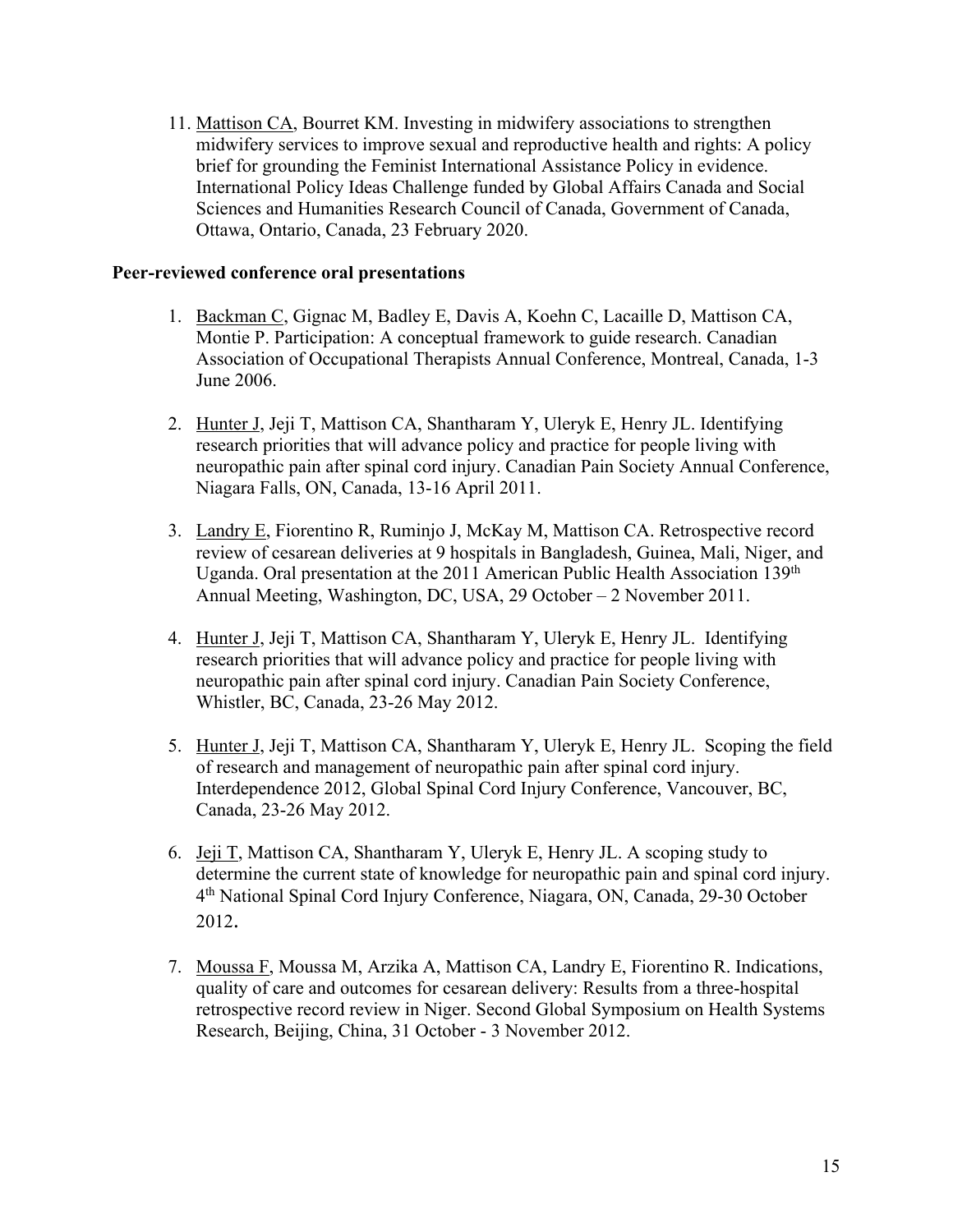- 8. Mattison CA. The economics of midwifery-led birth centres in Ontario. Clinical Epidemiology and Biostatistics Research Day, McMaster University, Hamilton, ON, Canada, 27 March 2014.
- 9. Mattison CA. Ideational Scholarship and Path Dependence: A Comparative Analysis of Ontario's New Midwifery Model. Centre for Health Economics and Policy Analysis New Frontiers in Health Policy Research Conference, Hamilton, ON, Canada, 12 April 2014.
- 10. Mattison CA. Ontario and Quebec: Examining midwifery legislation and divergent policy outcomes. Centre for Health Economics and Policy Analysis New Frontiers in Health Policy Research Conference, Hamilton, ON, Canada, 9 March 2015.
- 11. Mattison CA, Dion ML. Satisfaction with pregnancy and birth: Experiences with midwives in Ontario. Canadian Association of Midwives' 15th Annual Conference, Montreal, QC, Canada, 5 November 2015.
- 12. Mattison CA, Leake P. Midwives doing research: A how-to guide for conducting focus groups. Association of Ontario Midwives Annual Conference, Niagara-on-the-Lake, ON, Canada, 18 May 2016.
- 13. Mattison CA, Hackett C, Dion ML. The factors that influence labour market outcomes for Indigenous women living in Canada. Canadian Research Data Centre Network Annual Conference, Saskatoon, SK, Canada, 1 November 2016.
- 14. Hackett C, Mattison CA, Dion ML. Health, mental health, and labour market outcomes of Indigenous peoples living in Canada. Canadian Research Data Centre Network Annual Conference, Saskatoon, SK, Canada, 1 November 2016.
- 15. Mattison CA, Lavis JN, Hutton EK, Wilson M, Dion M. Understanding the role and integration of midwifery in Ontario's health system. Canadian Association for Health Services and Policy Research, Toronto, ON, Canada, 24 May 2017.
- 16. Mattison CA, Lavis JN, Hutton EK, Wilson M. Understanding the role of midwifery in health systems. 31st International Confederation of Midwives Triennial Congress, Toronto, ON, Canada, 19 June 2017.
- 17. Mattison CA, Waddell K, Wang RH, Wilson MG. Citizen and stakeholder perspectives about approaches to enhance equitable access to assistive technologies for older adults. Association for the Advancement of Assistive Technology in Europe, Sheffield, England, 13 September 2017.
- 18. Mattison CA. Understanding the roles of midwives in health systems: A critical interpretive synthesis and network analysis. Faculty of Health Science Research Day, McMaster University, Hamilton, Ontario, Canada, 15 May 2018.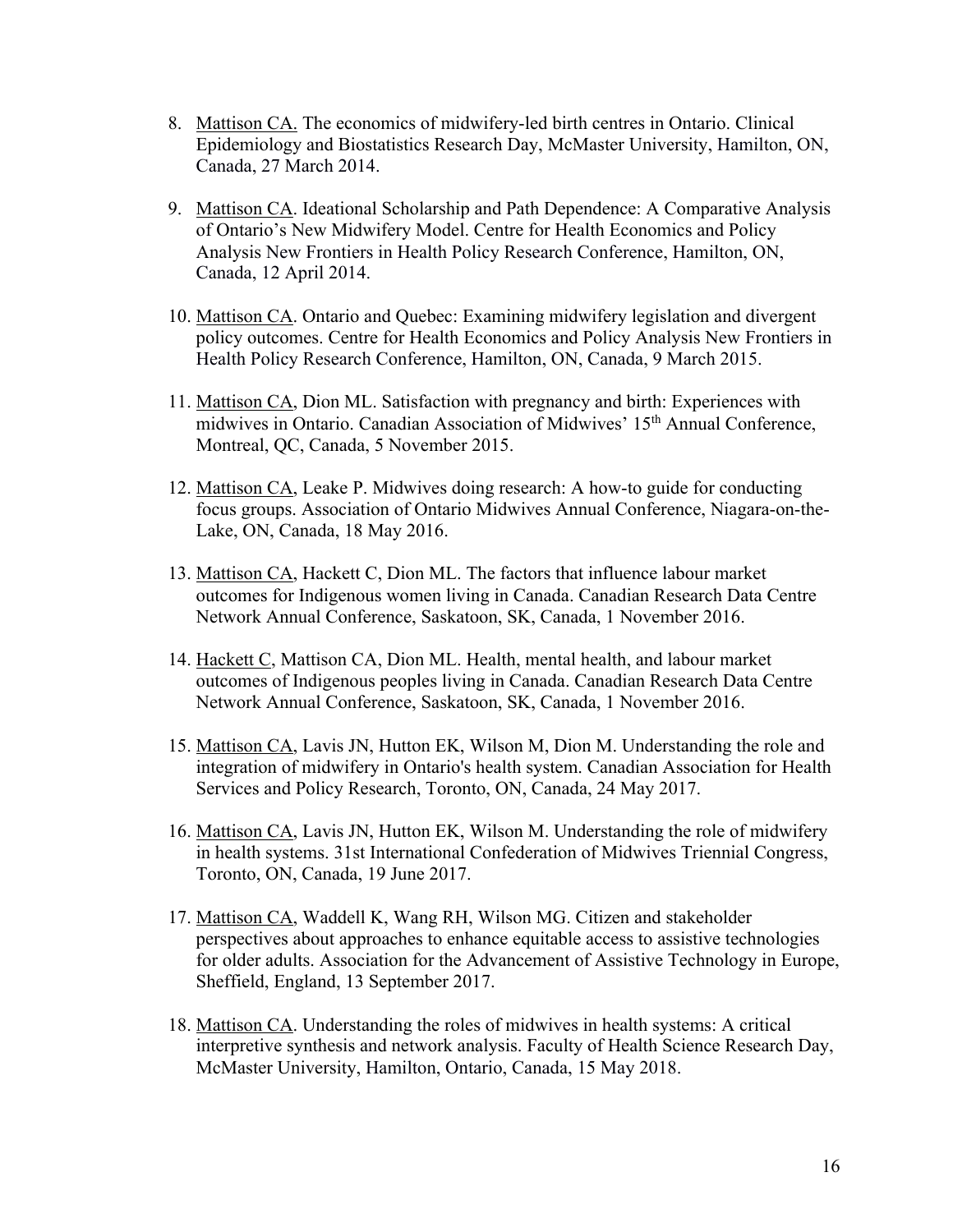- 19. Wilson MG, Wang R, Mattison CA. An examination of ethical issues related to access to assistive technology: A scoping review. AGE-WELL Conference Scientific Talk, Vancouver, BC, Canada, 17 October 2018.
- 20. Wilson MG, Lavis JN, Waddell K, Gauvin FP, Mattison CA, Moat KA. Evolution of an approach to rapidly synthesizing evidence about pressing health-system issues. Canadian Association for Health Services and Policy Research, Halifax, Nova Scotia, Canada, 30 May 2019.
- 21. Mattison CA, Bourret KM, Robinson J. A practical 'how to' workshop focused on developing evidence informed frameworks to evaluate global projects in low-and middle-income countries. Canadian Society for International Health, Ottawa, Ontario, Canada, 19 October 2019.
- 22. Bourret KM, Mattison CA, Darling EK. Measuring the impact of the Canadian Association of Midwives' global projects. Canadian Association of Midwives' Annual Conference, Halifax, Nova Scotia, Canada, 24 October 2019.
- 23. Mattison CA, Bourret KM, Hébert E, Robinson J, Darling EK. Canadian Association of Midwives' Global: Building the evidence for best practices in midwifery skills transfer and reciprocal midwifery association strengthening. Panel presentation. Canadian Association of Midwives' Knovember, Montreal, Quebec, Canada, October 2020.
- 24. Bourret KM, Mattison CA, Alix Bacon, Annie Hibbert, Brianna Thompson, Chelsea Miklos, CJ Blennerhassett. Building strong midwifery associations: a collaboration of midwifery associations in Canada. Panel Presentation. Canadian Association of Midwives' Knovember, Montreal, Quebec, Canada, 3 November 2021.

### **Poster Presentations**

- 1. Fraser N, Sutton D, Mattison CA, Gignac M. Use of Medication and Complementary and Alternative Therapies in Arthritis. Toronto Western Research Institute Research Day, Toronto, ON, Canada, 9 November 2006.
- 2. Gignac M, Backman C, Badley E, Davis A, Lacaille D, Mattison CA, Montie P. Tooling up for early OA: Measuring Participation in life roles. Canadian Arthritis Network conference, Winnipeg, MB, Canada, 2006.
- 3. Mattison CA, Backman C, Davis A, Badley E, Lacaille D, Montie P, Gignac M. Measuring participation and satisfaction with life roles among individuals with osteoarthritis. University Health Network Research Day, Toronto, Ontario, Canada, October 2008.
- 4. Mattison CA, Fiorentino R, Chamberlain J. Strengthening health systems through the Level of Fistula Care Framework. McMaster University Faculty of Health Sciences Research Plenary, Hamilton, ON, Canada, 10-12 May 2011.